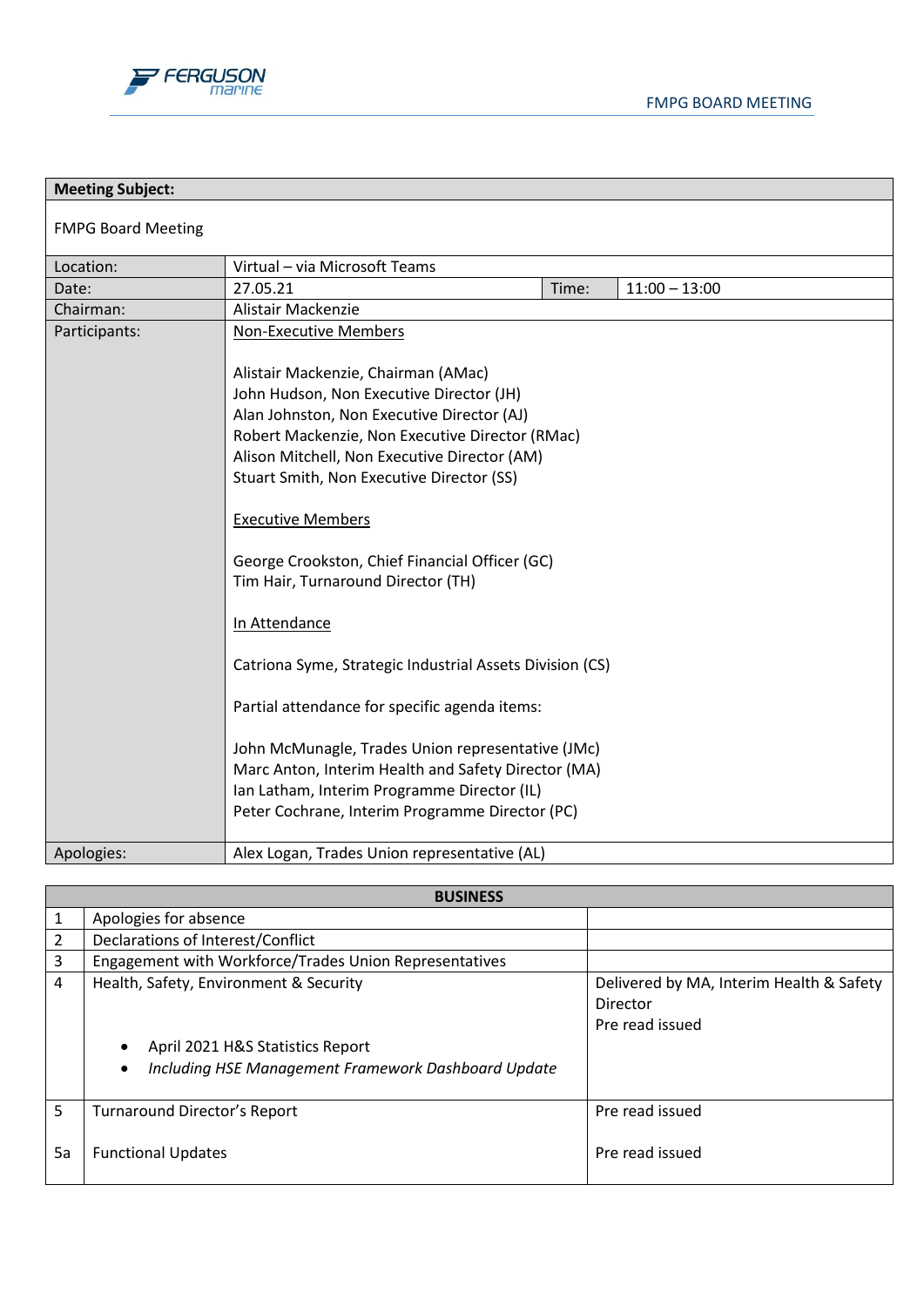



| 5b             | 801/802 Monthly Report Pack                                         | Pre read issued and further update |  |
|----------------|---------------------------------------------------------------------|------------------------------------|--|
|                |                                                                     | provide by Ian Latham, Interim     |  |
| 5c             | 801/802 Programme Re-baseline Update                                | Programme Director                 |  |
| 6              | Approval of Minutes of Board Meeting held:                          |                                    |  |
|                |                                                                     |                                    |  |
|                | 19th March 2021                                                     | Pre read issued                    |  |
|                | $25th$ March 2021                                                   | Pre read issued                    |  |
|                | 30 <sup>th</sup> March 2021                                         | Pre read issued                    |  |
|                |                                                                     |                                    |  |
| 6a             | Matters Arising and Review Actions Plan                             |                                    |  |
|                |                                                                     |                                    |  |
| $\overline{7}$ | Finance Update - Management Information                             | Pre read issued.                   |  |
|                | Update                                                              |                                    |  |
| 8              | Minutes of Audit & Risk Committee held on 26 <sup>th</sup> February | Pre read issued.                   |  |
|                | 2021                                                                |                                    |  |
|                | <b>MATTERS REQUIRING BOARD INPUT/DECISION</b>                       |                                    |  |
| 9              | Re-baseline as covered at 5c above                                  |                                    |  |
|                |                                                                     |                                    |  |
|                | <b>MATTERS FOR NOTING</b>                                           |                                    |  |
| 10             | Update on Senior Team Recruitment                                   | TH                                 |  |
| 11.            | Strategic Plan (discussion re development)                          | All                                |  |
| 12             | A.O.C.B                                                             |                                    |  |
| 13             | NEDs private session                                                |                                    |  |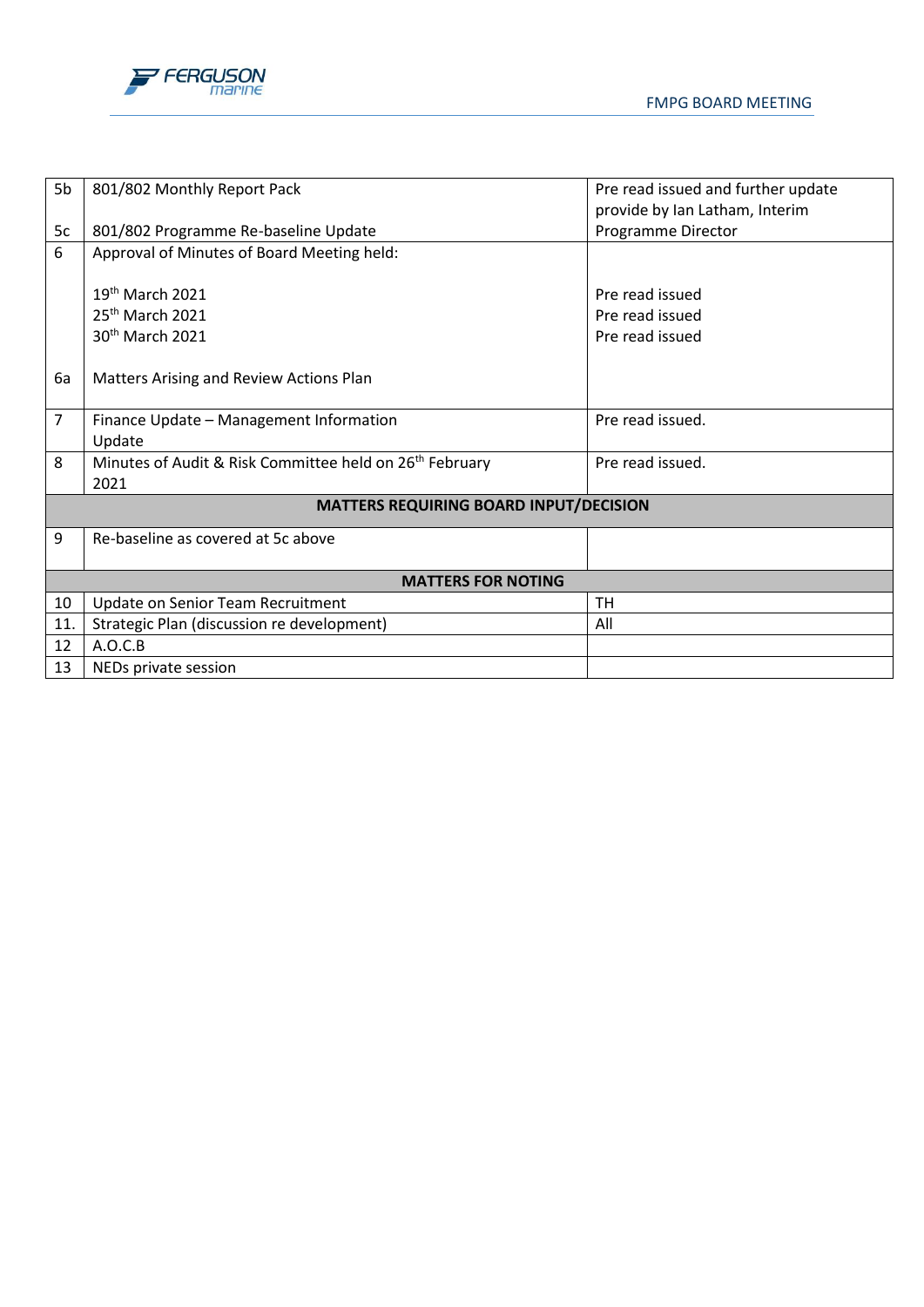

| Item           | <b>Minutes</b>                                                                                                                                                                                                                                                            |
|----------------|---------------------------------------------------------------------------------------------------------------------------------------------------------------------------------------------------------------------------------------------------------------------------|
| $\mathbf{1}$   | <b>Apologies for absence</b>                                                                                                                                                                                                                                              |
|                | No apologies from the Board were given.                                                                                                                                                                                                                                   |
| $\overline{2}$ | <b>Declarations of Interest/Conflict</b>                                                                                                                                                                                                                                  |
|                | No declarations of interest/conflict were given.                                                                                                                                                                                                                          |
| 3              | <b>Engagement with Workforce/Trades Union Representatives</b>                                                                                                                                                                                                             |
|                | AMac welcomed JMc, one of the the GMB Trades Union Reps, to the meeting and asked if he had any<br>matters to raise.                                                                                                                                                      |
|                | The main issues raised were concerns following the company wide briefings given by the Turnaround                                                                                                                                                                         |
|                | Director week commencing 17 <sup>th</sup> May relating to the removal of night shift, sub contract labour and<br>workers assigned to the weekend shift.                                                                                                                   |
|                | TH provided an update on each of the concerns raised reiterating that any change implemented is based<br>on what is right for the business - changes are implemented to help progress the yard and aid the<br>delivery of the vessels.                                    |
|                | AMac asked TH to address each of the specific points raised with JMc which TH agreed to do so in due<br>course.                                                                                                                                                           |
|                | JMc also raised the 2021 wage negotiation and advised that he and AL will organise a series of meetings<br>with the workforce before discussing further with TH and Rob Wilmot, Interim HR Director. AMac<br>agreed that this subject needs to be proactively progressed. |
|                | AMac asked if there were any concerns over health and safety matters at the yard.                                                                                                                                                                                         |
|                | JMc said that although there has been several accidents, all were minor and there has been nothing to<br>arise promoting concern.                                                                                                                                         |
|                | JMc advised that he had no further matters to raise with the Board and left the meeting.                                                                                                                                                                                  |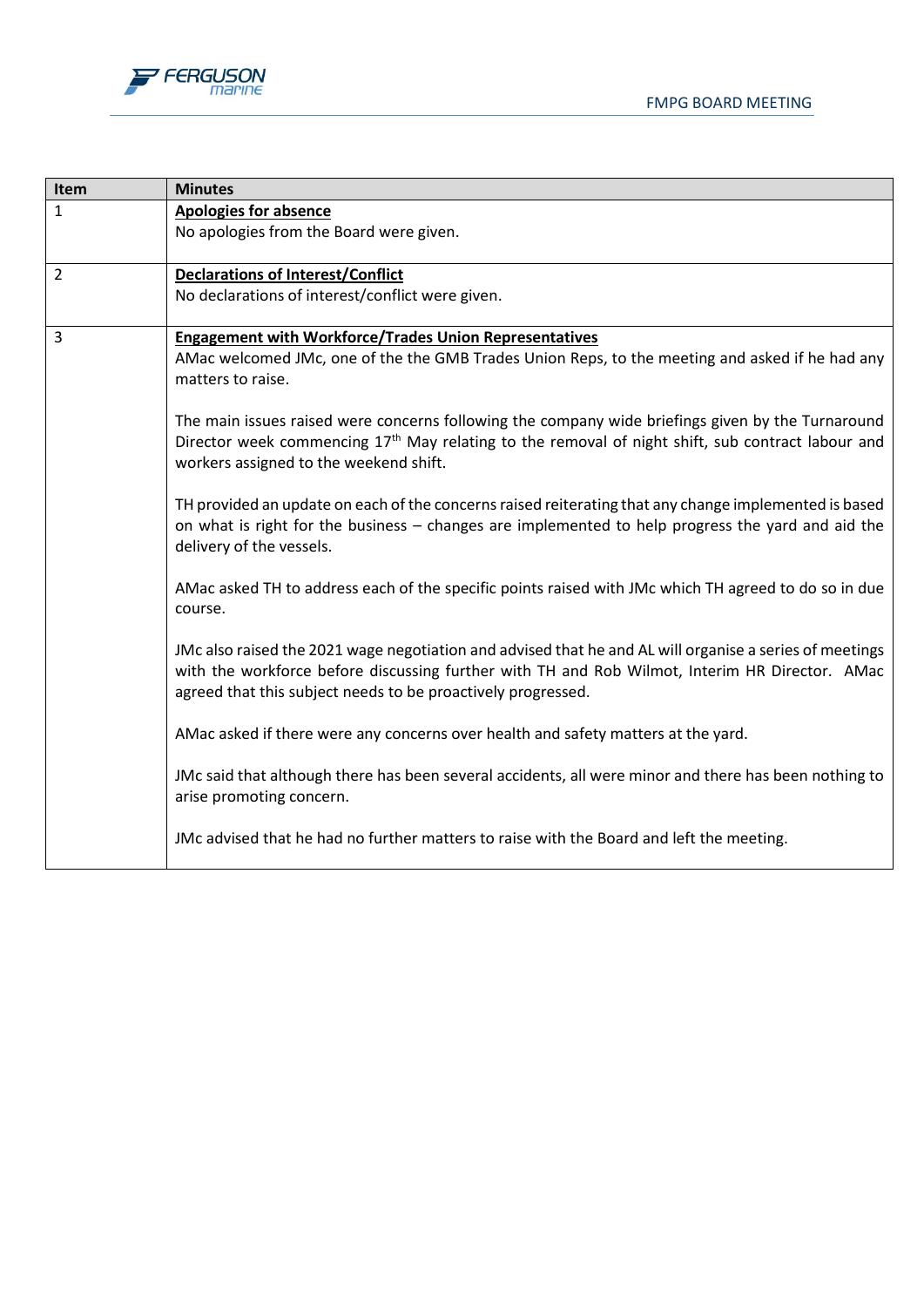



|  | Health, Safety, Environment & Security |
|--|----------------------------------------|
|  |                                        |

MA joined the meeting to provide an update on health and safety progress.

MA has established a priority list and provided a detailed summary on progress of each of the priority areas since the last Board Meeting.

MA advised that he has amended the format of the statistics report to incorporate trend detail, further information relating to accidents, actions taken and learnings to arise.

AMac asked for any points of clarification:

AM sought the timeframe involved for review of the H&S policy. MA committed to providing this information by the next meeting. AM also commented on the accident stats which are not consistent with those figures referenced in the Programme Director's report. MA confirmed that he would look into this to ensure that all figures align.

SS and JH raised the number of accidents requiring first aid and sought assurance that the yard has the correct PPE in place.

AJ raised the incoming overseas workers which are to increase week on week and sought assurance that from a language point of view, there would be no issues to arise in the event of an emergency. MA advised that there are various levels of management within the sub contract team who all possess good working knowledge of the English language.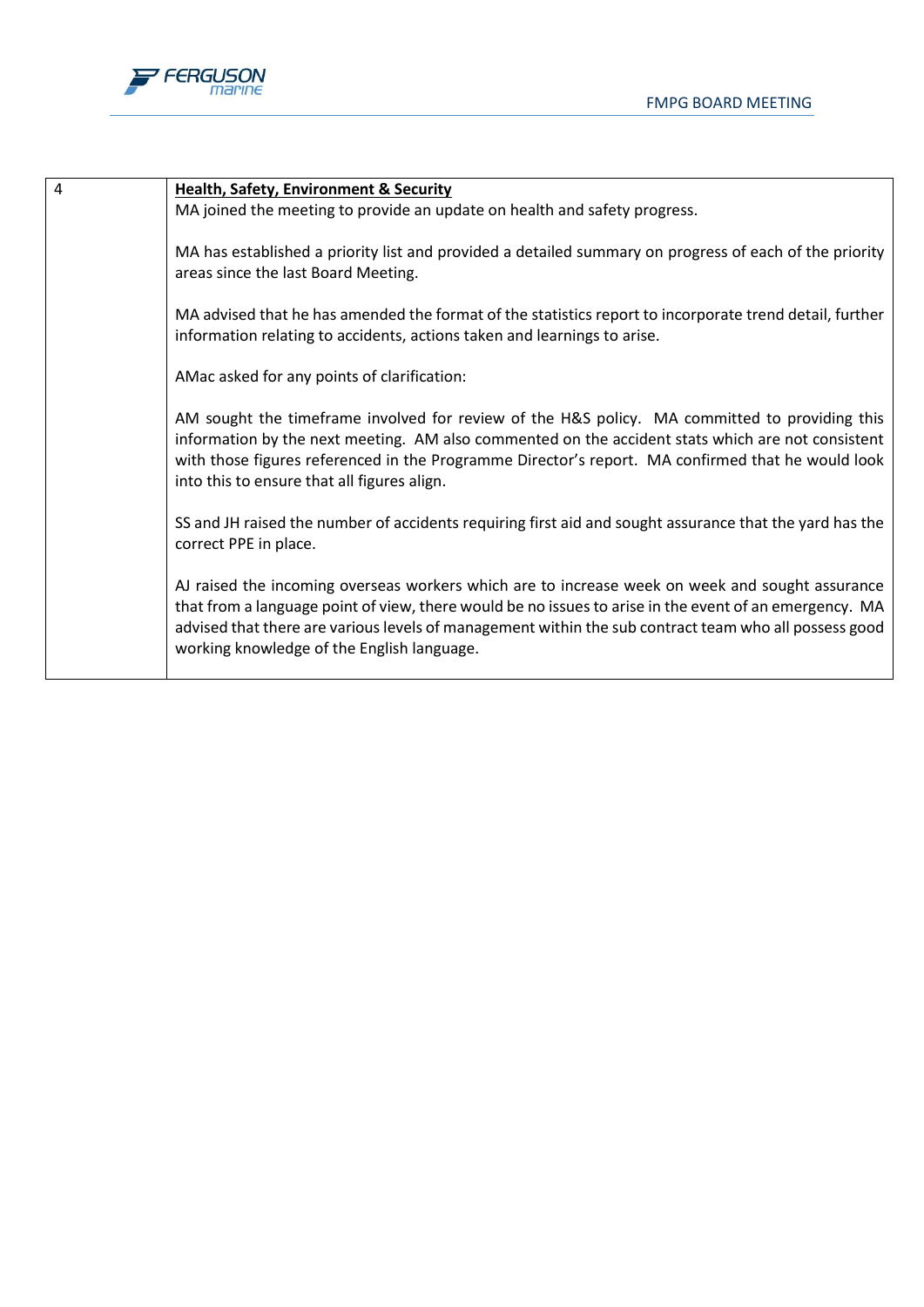

| 5  | <b>Turnaround Director's Report</b>                                                                                                                                                                                                                                                                                 |
|----|---------------------------------------------------------------------------------------------------------------------------------------------------------------------------------------------------------------------------------------------------------------------------------------------------------------------|
|    | TH confirmed that there was no material change since issuing the pre read but wanted to highlight:                                                                                                                                                                                                                  |
|    | Pace and Progress<br>TH advised the Board that the pace of activity has increased throughout the yard and visible progress                                                                                                                                                                                          |
|    | is now being made. Improved controls have resulted in improved planning and there are now capable                                                                                                                                                                                                                   |
|    | first line Operational Managers in post.                                                                                                                                                                                                                                                                            |
|    | <b>Senior Team Recruitment</b>                                                                                                                                                                                                                                                                                      |
|    | TH provided a verbal update on recruitment currently underway in the senior team. Interviews are<br>scheduled for the permanent replacement for the Interim HR Director and TH sought confirmation from<br>AM that she is available to participate in the final stage of the recruitment process for this position. |
|    | Peter Cochrane has been appointed as Interim Programme Director and commenced on 24 <sup>th</sup> May.<br>Recruitment for a permanent successor has also been running in parallel with the Interim position.                                                                                                        |
|    | <b>Employment Tribunal</b>                                                                                                                                                                                                                                                                                          |
|    | TH provided a status update to the Board on which endorsement was provided to move forward.                                                                                                                                                                                                                         |
|    | There were no further matters of clarification required.                                                                                                                                                                                                                                                            |
|    | <b>Functional Updates</b>                                                                                                                                                                                                                                                                                           |
|    | No matters raised for further discussion.                                                                                                                                                                                                                                                                           |
|    | 801/802 Monthly Pack                                                                                                                                                                                                                                                                                                |
|    | No matters raised for further discussion.                                                                                                                                                                                                                                                                           |
|    | 801/802 Programme Re-baseline Update                                                                                                                                                                                                                                                                                |
| 5a | IL and PC joined the meeting with IL taking the Board through the Re-baseline presentation discussing<br>impact on the programme.                                                                                                                                                                                   |
|    | Several issues were raised during the monthly progress review meeting with Scottish Government and                                                                                                                                                                                                                  |
| 5b | CMAL relating to weight, insulation and penetration which were discussed by the Board and agreement                                                                                                                                                                                                                 |
|    | was made to have further discussions when the Board visit the yard on Wednesday $2^{nd}$ June.                                                                                                                                                                                                                      |
| 6  | Approval of Minutes of Board Meeting held On 19th March, 25th March and 30th March 2021                                                                                                                                                                                                                             |
|    | AMac sought approval of the previous Board Minutes, and minutes from 2 extra ordinary Board<br>Meetings.                                                                                                                                                                                                            |
|    | All members agreed to the subsequent publication of each set of minutes on the FMPG website.                                                                                                                                                                                                                        |
|    | <b>Matters Arising and Review Actions Plan</b>                                                                                                                                                                                                                                                                      |
|    | No matters to raise.                                                                                                                                                                                                                                                                                                |
|    |                                                                                                                                                                                                                                                                                                                     |